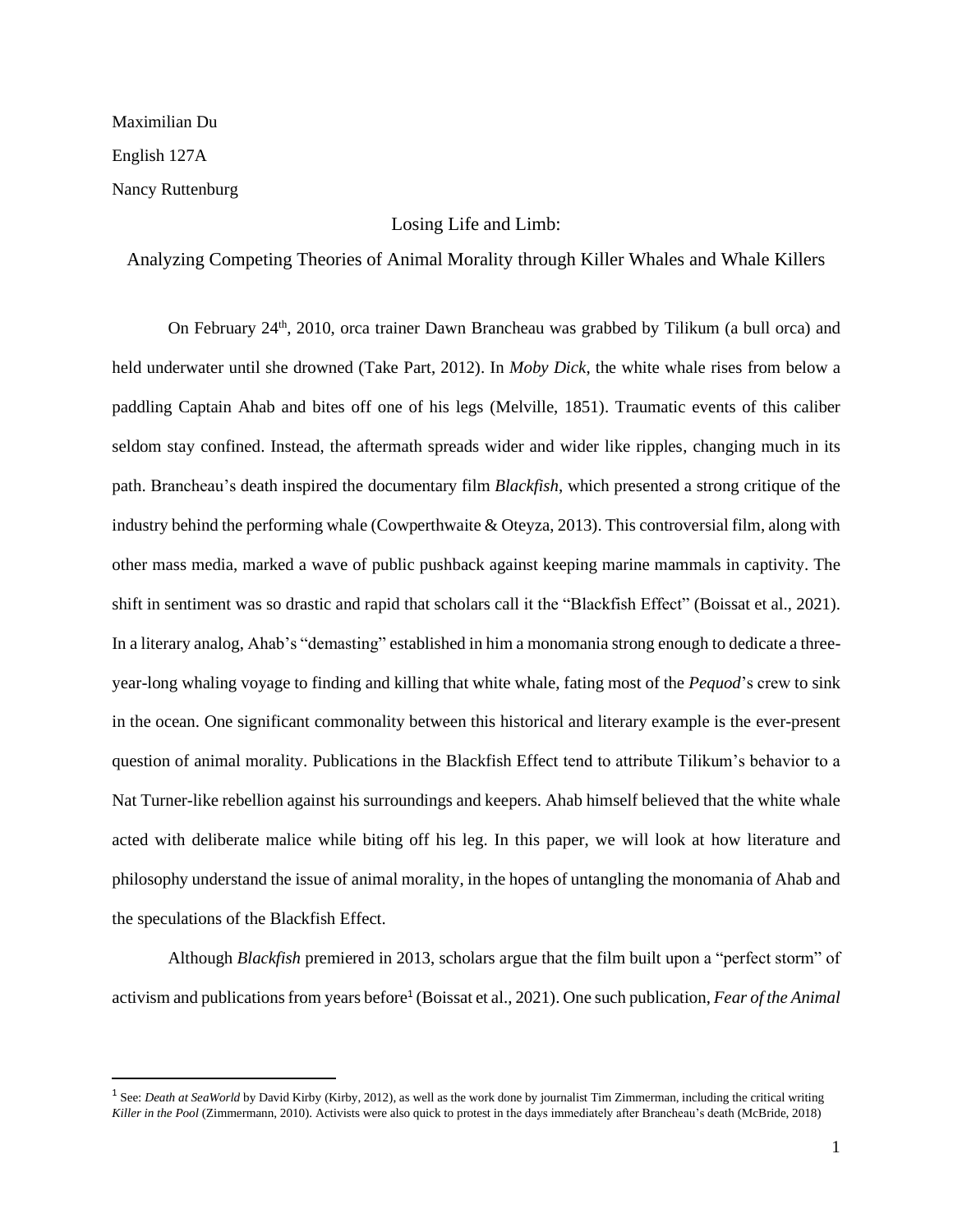*Planet*, was written by historian Jason Hribal (Hribal, 2010). In 2018, journalist Jeffery St. Clair wrote a critical essay, "Let Us Now Praise Infamous Animals," which later became Hribal's book prologue. Hribal is more conservative in his interpretation of animal violence against humans, but in synthesizing Hribal's accounts, St. Clair makes a much stronger thesis. In his essay, he asserts that Tilikum, like many other zoo animals that have killed or maimed their keepers, acted in revenge for their capture and captivity (St. Clair, 2018). As he writes, "each drowning of a tormenting trainer is a crack in the old order that treats animals as property…the animal rebels are making their own history [and]…acting with a moral conscience." (St. Clair, 2018). St. Clair suggests that each case of "uprising"—the rampage by Tyke the elephant, the mauling by Tatina the tiger, and of course, the killing by Tilikum—are not freak accidents. Instead, he argues that they are statements of morality made by non-humans through a calibrated use of revenge.

Because St. Clair applies empirical observations to a larger claim of morality, we might understand his argument through the lens of *Moral Sentimentalism*, a philosophical framework that looks at morality through expressed emotions and desires. Some moral sentimentalists believe that moral thoughts are directly understood through sentiments or emotions. Modern psychological theories have supported this framework in observing the physiological importance of emotions in moral thinking (Kauppinen, 2022). Sentimentalism explains St. Clair's position in two ways. First, as a scholar of such animal incidents, he may have experienced an emotional reaction to the treatment of animals in the entertainment industry<sup>2</sup>, and from this reaction, he imposes an immorality of traveling circuses, zoos, and aquariums. Under this framework, we understand St. Clair's moral attitude towards captivity but not those of the animals.

The second and more interesting application of sentimentalism focuses on the animal. In the moment of mauling, drowning, and rampaging, these animals exhibit certain emotions and desires. While such affects may be different from ours, psychology generally accepts that higher-order animals with homologous limbic systems as humans also experience some degree of emotion. As such, St. Clair could

<sup>&</sup>lt;sup>2</sup> One thing that St. Clair oversimplifies is how animals are trained. Unlike older circuses, marine mammals are trained using a Skinnerian approach to operant conditioning that does not use punishments (Pryor, n.d.). Of course, operant conditioning raises larger philosophical questions of determinism that we don't have space to talk about here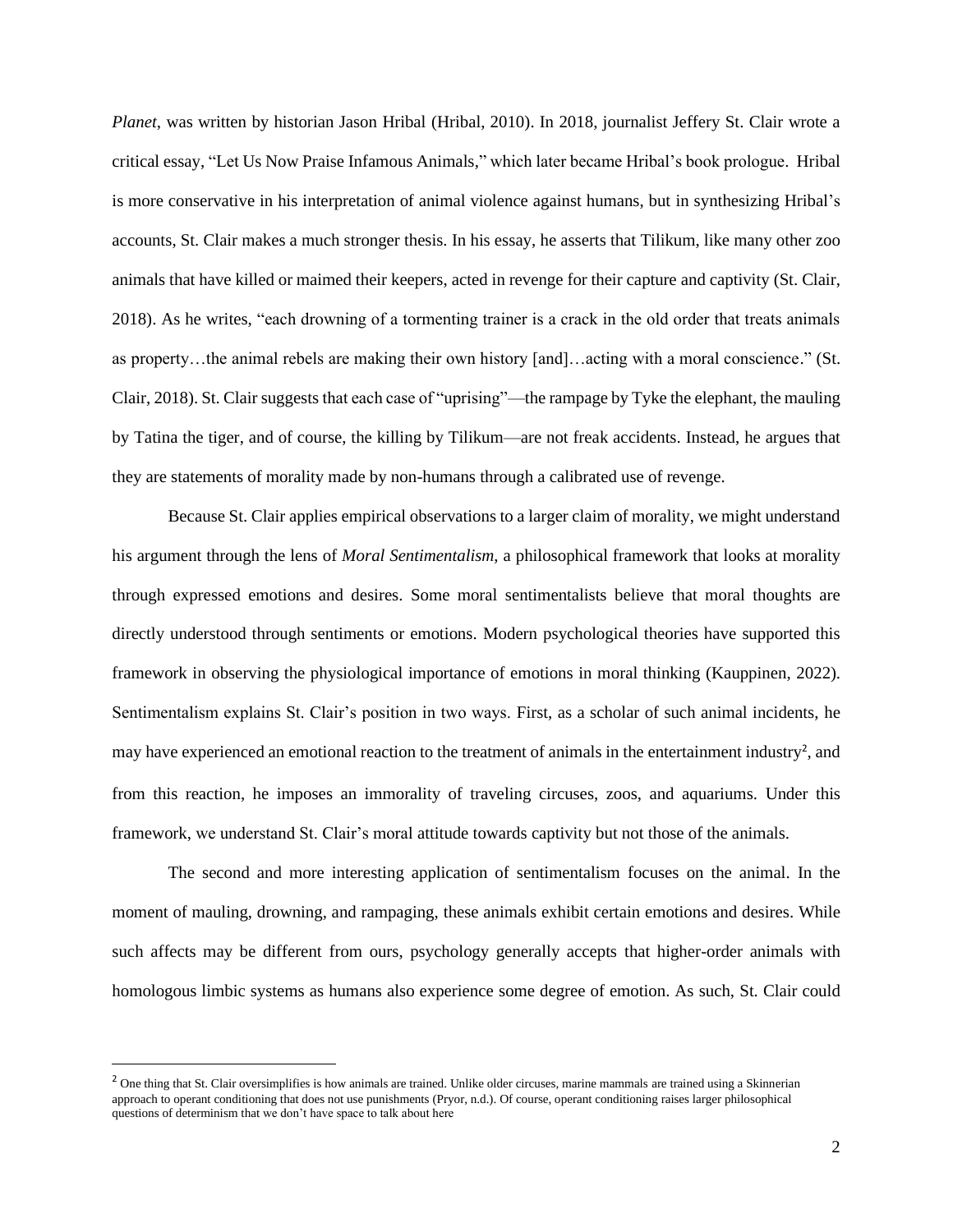argue in this sentimentalism framework that these emotions *generate* morality. In other words, in experiencing negative emotions and acting on these emotions to hurt a human, the animal has demonstrated a sense of morality; they are acting on what they think is right.

We can also find a form of sentimentalism in Olga Tokarczuk's novel, *Drive Your Plow Over the Bones of the Dead*, in which a series of mysterious human deaths are attributed to animals by the story's main character, Duszejko (Tokarczuk, 2009). This novel is set in the "old order" suggested by St. Clair, where animals are the objects that sustain the town. In desperate letters written to the police, Duszejko suggests that the animals play a role in a series of mysterious human deaths, because they are targeting those who abused them. Indeed, the humans who die are the cruelest toward animals in that town, like a fur farmer who keeps his foxes in decrepit conditions (Tokarczuk, 2009). Much like St. Clair, Duszejko interprets these purported acts of violence as statements of morality. However, under these circumstances, Duszejko is marginalized as a "crazy old lady," even by members of the police when she tries to report acts of animal abuse and illegal hunting. (Tokarczuk, 2009).

Often, in the treatment of Duszejko, the townspeople reference the legal standings of animals. Duszejko attempts to stop hunters from shooting pheasants in one scene, exclaiming "you've got no right to shoot at living Creatures!" One of the hunters responds by saying that this shooting is within the law (Tokarczuk, 2009, p. 63). Later in the story, the police try to push Duszejko away by first reassuring that the hunters were acting within the law, and then by reassuring her that they will submit legal reports of the incidents. The legal role of animals has shifted significantly in the past few centuries, but both St. Clair and Duszejko reference medieval law practices in their argument for animal morals. In these times, animals were given opportunities for animals to "testify" in a human system, thereby elevating their status beyond non-human creatures. Such egalitarianism was shown most vividly in cases of bestiality, in which the animal would be charged alongside the human as a co-conspirator (St. Clair, 2018). In doing so, the legal terrain marked animals as capable of making moral judgments<sup>3</sup>. More importantly, as St. Clair points out,

 $3$  In the wake of Tilikum's incident, a court case was opened to give orcas the rights to the Constitution, although it was mostly interpreted to be a publicity gambit. See: Tilikum v. SeaWorld (*Tilikum v. SeaWorld*, 2012)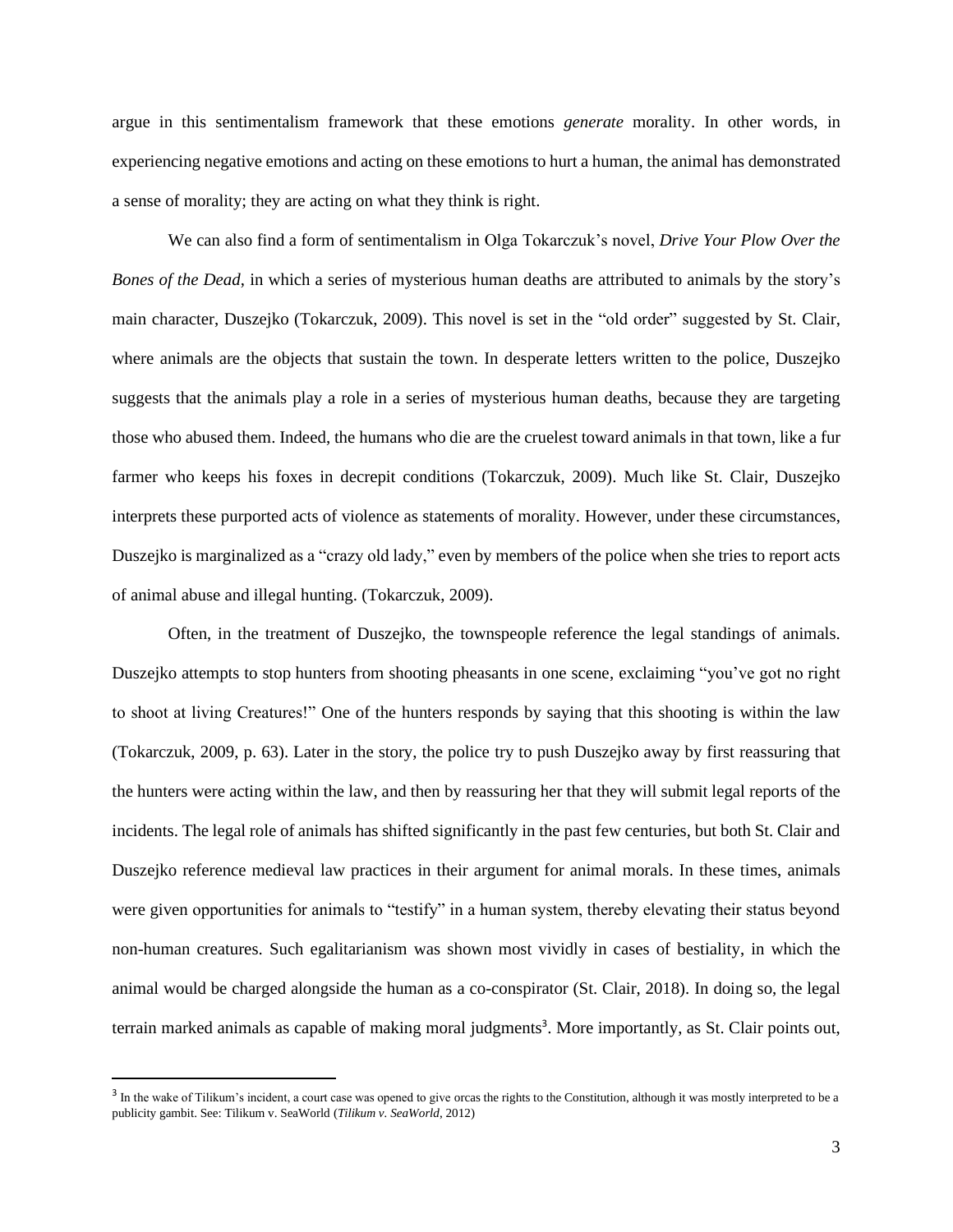the acknowledgment of animals in court led to some acquittals of revenge against cruel keepers (St. Clair, 2018). Duszejko wishes that the deer of her village would have this exact representation in a human court, where they would be found innocent under the context of abuses by their hunters (Tokarczuk, 2009).

Past the medieval times however, the frequency of animal trials decreased significantly, in part due to enlightenment thinkers. In writing about the mind-body disconnect, Descartes relegated animals into the category of complicated machines that exhibit behaviors but do not have a soul like humans do (*Descartes versus Cudworth*, n.d.). Descartes argued that there exists a subjective experience that only humans could have, because humans have a mental capacity that is not observed in animals. Other enlightenment philosophers like Francis Bacon continued this divide between humans and non-humans. Bacon himself wrote that scientific investigation is a means to assert the dominance of humans over nature, as ordained by the Bible (*Descartes versus Cudworth*, n.d.).

Such claims of Descartes have been mostly ignored by modern scholars of animal sentience, mainly because the sciences have shown that many animals, especially higher mammals like elephants and dolphins, have comparable cognitive capacities to human beings. However, many philosophical fields continue to draw hard lines between humans and animals. In fact, St. Clair's moral-animals conclusion is a classically challenged point of view in Moral Sentimentalism. Action-producing desires are not enough to show the morality of the subject. Morality also requires a *second-order desire* (Kauppinen, 2022). In other words, for the action-producing desires of any subject to imply moral significance, this subject must demonstrate a *desire* to have the action-producing desire. A simple act against an immoral force does not say much of moral significance; it implies *negative reciprocity* only. Negative reciprocity can even happen by pure laws of physics. For example, if a person illegally cuts down a protected species of tree and the tree falls on the person, it would be difficult to argue that the tree itself committed any act of revenge. For it to be considered revenge, the tree would have needed to desire being acted upon by these fundamental laws of physics as it crashed down, even if the desire itself had no control over the final outcome. What St. Clair observes from Hribal's historical collections are these action-producing desires. He looks at causes (like groups of rowdy zoo visitors) and effects (like maulings). These are like the person chopping down the tree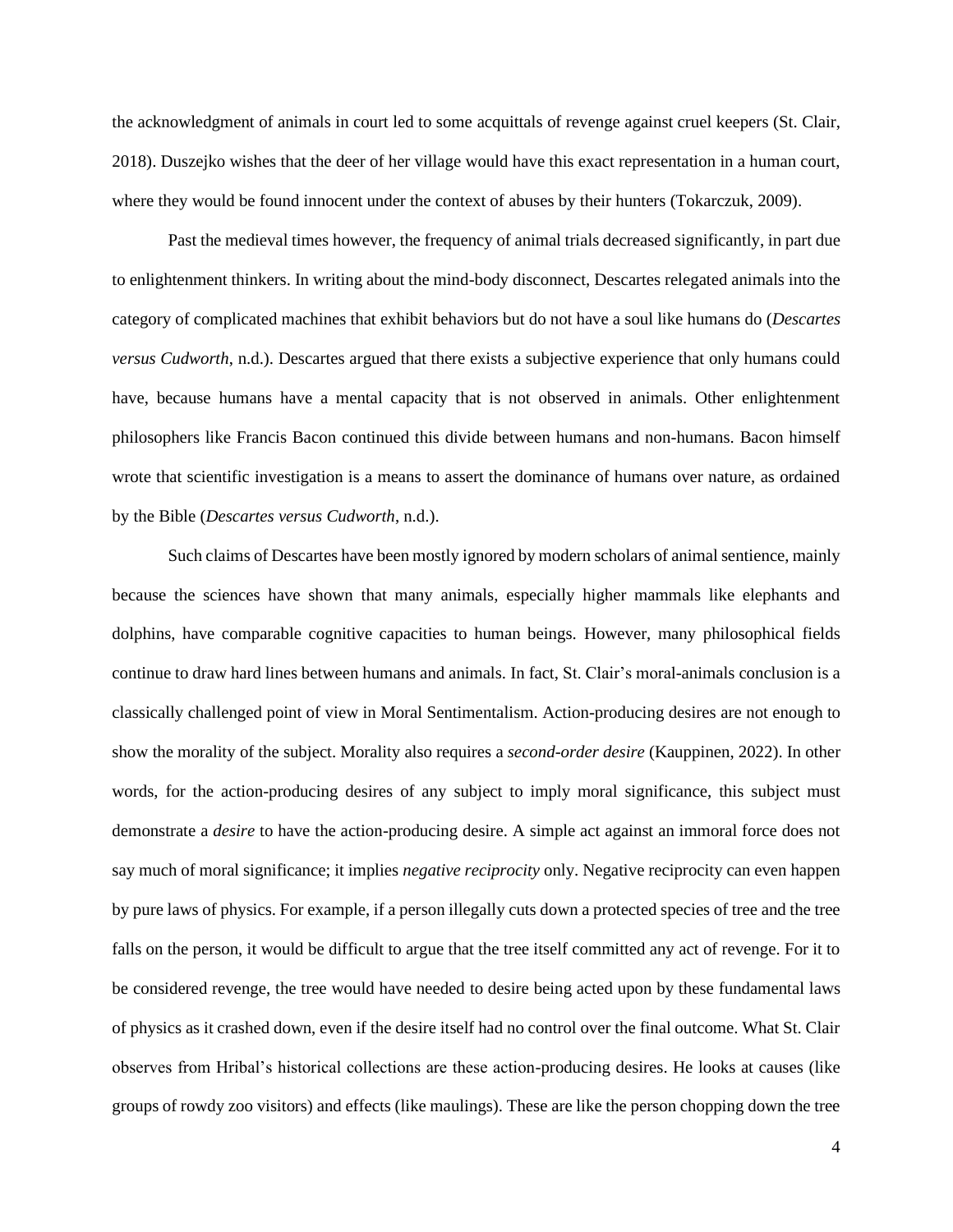(cause) and the tree falling on the person (effect). Therefore, without showing second-order desires, St. Clair makes a non-trivial logical leap between observations and moral truth. In fact, modern philosophers like Henry Frankfurt assert that animals do not possess this second-order volition (Schroeder, 2020). While it may be a humancentric argument, it does prevent a slippery slope in which every object, animate or inanimate, is given a sense of morals.

While St. Clair does not acknowledge this counterargument, he preempts this point by criticizing philosophy itself as a field that historically oppresses animals (St. Clair, 2018). The fictional character Elizabeth Costello in J. M. Coetzee's *The Lives of Animals* would agree with St. Clair. In her fictionalized speeches and conversations, she establishes a strong and direct argument against philosophy (Coetzee, 1999). Philosophy is grounded in reasoning, but the very act of reasoning, argues Costello, is not a property of the universe but rather of the human brain. She cites certain case studies with lab animals and heavily ostracizes them as appealing only to a human construct of reasoning. The ape Sultan, she references, is given a series of problem-solving tasks to get a bunch of bananas. These tasks harbor an implicit bias in the human way of thinking. Only the problem-solving thoughts are selected, and not thoughts like "Why is he starving me?" (Coetzee, 1999). Through this line of argument, Costello refutes the enlightenment philosophers and establishes what Duszejko feels intuitively: that there is an innate experience of an animal that is improperly segregated by minds of reason. Indeed, St. Clair, Costello, and Duszejko all contribute to an anti-philosophical argument. St. Clair and Costello both push back against the enlightenment thinkers and instead turn to figurative language in poetry—"The Manciple's Tale" in *The Canterbury Tales* for St. Clair and "The Jaguar" for Costello. Duszejko embodies this critique of philosophy in her un-reasoning; to the people of the town, she's the "crazy lady" who prefers the company of animals to people.

However, as pervasive as these critiques of philosophy are, it is important to remember that we are focusing on the concept of animal morality. Morality is a subject rooted in philosophy itself. As previously discussed, sentimentalists regard morality as a combination of action and second-order volition. There are also other frameworks of morality, including the concept of a *moral law*, which establishes a stronger result*.* Immanuel Kant argued that there exist *a priori* concepts of good and bad. As humans, we adhere to this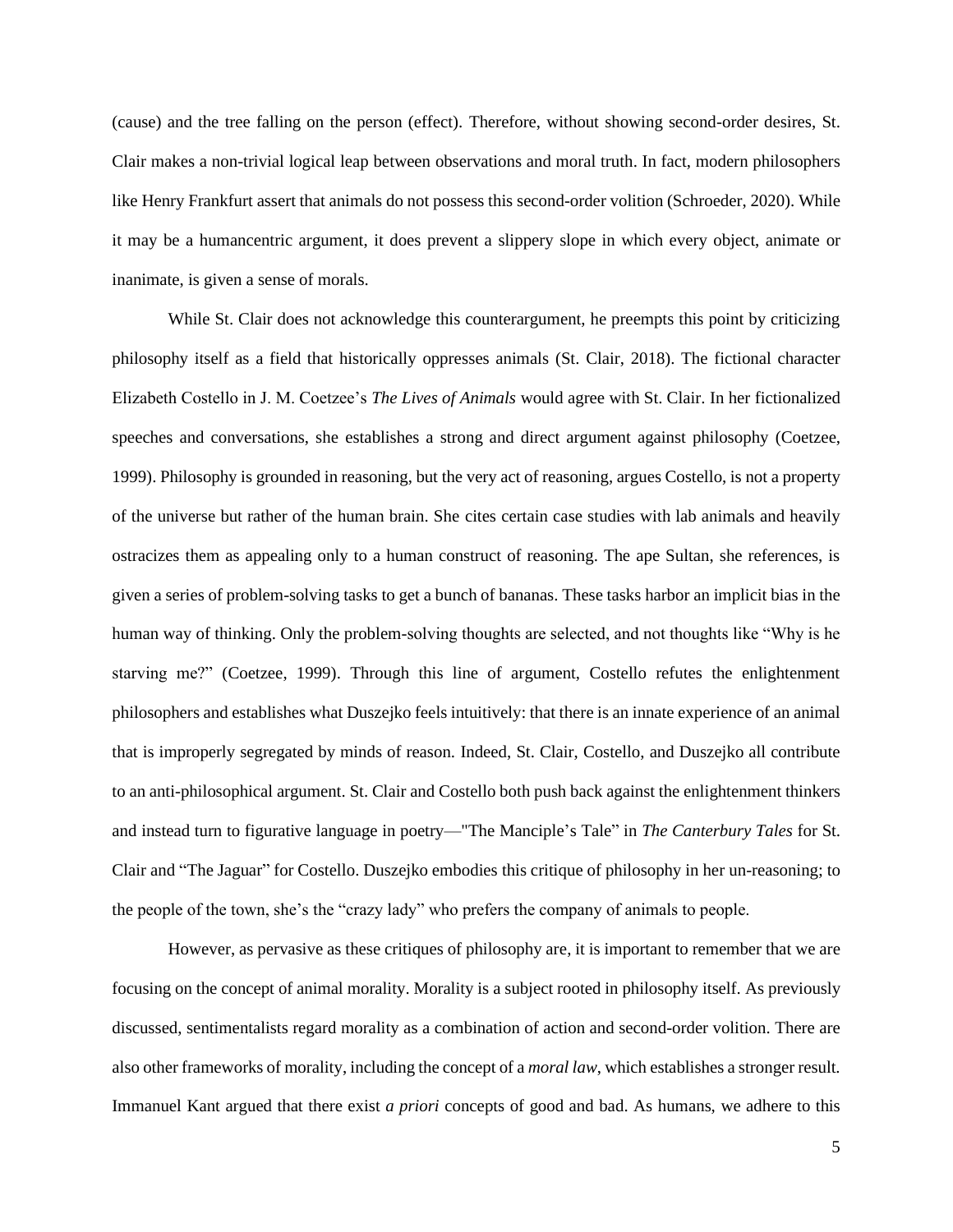moral law by using our *reasoning* as rational subjects (Johnson & Cureton, 2022)*.* Costello challenges Kant's implication that our reasoning and moral law indicate *superiority*, but she does not challenge the claim that human-based reasoning is unique to humans. Arguably, she supports this premise in her discussion on animal psyches in human experiments. Therefore, if a moral law is produced from reasoning that is unique to humans, then morals must be unique to humans, for better or for worse.

Concepts like irresponsible captivity, mindless hunting, and mass slaughter can be seen as being immoral to the animals. However, under the Kantian framework, morality and immorality can only be perceived with human reasoning. If animals cannot perceive immorality, then it naturally follows that animals cannot act in "moral conscience" and perform revenge on humans. Of course, like the falling tree, animals can respond to negative situations in violent terms, but as previously argued, this only shows *negative reciprocity*, not revenge. Interestingly, Tokarczuk's work seems to reflect this conclusion. In her novel, it is later revealed that the set of human deaths was not caused by animals at all, but rather, by Duszejko herself. In her confession, she remarked that the animals chose her as a messenger to deliver their revenge. By revealing that a human did the murders, Tokarczuk's story implies that it takes a human being to carry out revenge against other immoral humans.

We've looked at a formalization of animal morality through various philosophical and literary examples, which have added additional complexity to St. Clair's claims. However, to some, it seems that second-order desires and Kant's *a priori* moral law are arbitrary frameworks. Despite these concepts, if an animal lashes out against a human, why can't we view it as having some sense of morals? This question is posed over and over in *Moby Dick.* When Ahab first reveals the purpose of *The Pequod's* journey, the ship's first mate Starbuck expresses immediate consternation, interjecting, "Vengeance on a dumb brute!" (Melville, 1851, p. 159). In a similar manner that the priest in Tokarczuk's novel scolded Duszejko, Starbuck suggests that Ahab's rage against the animal is blasphemous (Melville, 1851, p. 159). To Starbuck, there is nothing special in this albino whale. He argues that Moby Dick injured Ahab from "blindest instinct" (Melville, 1851, p. 159). Indeed, as we learn from Ishmael, Ahab's leg was bitten off after he attacked the whale with a short knife (Melville, 1851, p. 176). In a movement of self-defense— "blindest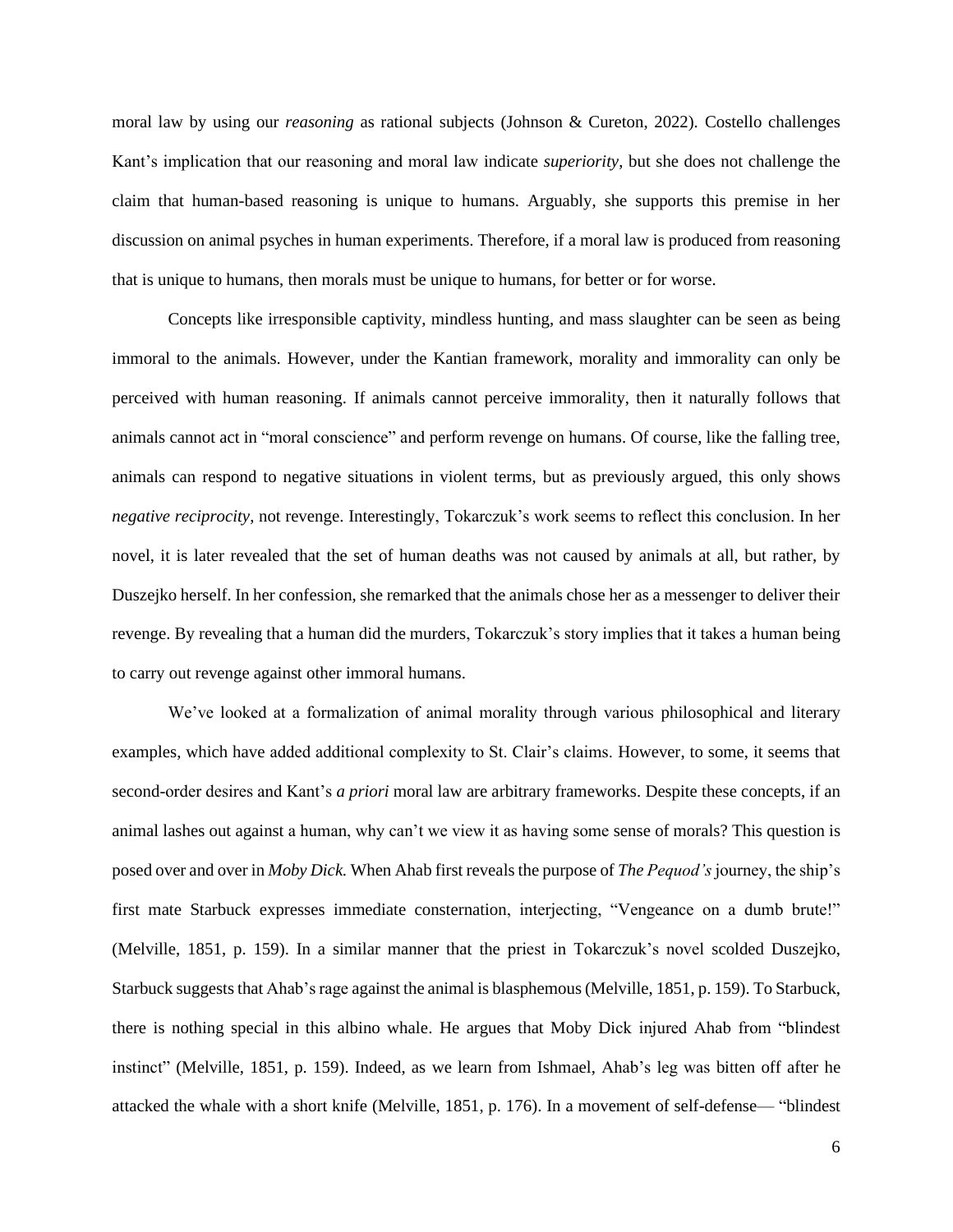instinct"—the whale lashed back at its attacker, incidentally biting off his leg. In Starbuck's last appeal for Ahab's sanity, he implies that all the malice comes from the human as he exclaims, "See! Moby Dick seeks thee not. It is thou, thou that madly seekest him!" (Melville, 1851, p. 496).

Even as Starbuck expresses these views confidently, it is also clear that he thinks a lot about them. After a violent storm subsides, he approaches Ahab's cabin to relay the good news. Here, he is drawn by a sudden urge to take Ahab's musket and shoot the captain as he sleeps. At this point, Starbuck likely realizes that Ahab's mission would end tragically and that killing Ahab may be the only way to see his family again. In this moment, as his finger is over the trigger, he asks this question: "Is heaven a murderer when its lightning strikes a would-be murderer in his bed…and would I be a murderer, then, if---?" (Melville, 1851, p. 450). Here, like *revenge*, the term *murder* implies a degree of malice and moral complexity (*Webster Dictionary*, n.d.). In posing this question, Starbuck references the events of a few chapters ago, when Ahab took the lines of a lightning rod in his hands during a thunderstorm. Even if lightning had struck and killed Ahab, it would be irrational to conclude that nature itself had any malice. Could the same be said if Starbuck had pulled the trigger? In this chapter, Starbuck puts down the musket and walks away, implying that he does see a difference. Nature is un-moral and free of malice, while humans are morally affected creatures with a possibility for malice. The whale, as Starbuck views it, is not like a human holding a musket, but rather like a lightning bolt.

The topic of the white whale often pits Starbuck against captain Ahab. In his retort to Starbuck's dumb-brute counterargument, Ahab argues that every object in the world is like a pasteboard mask. What we observe is the mask surface, but the true intent belongs to the face behind it. In "The Symphony," Ahab exclaims, "[how can] this one small brain think thoughts; unless God…does that thinking, does that living, and not I. By heaven, man, we are turned round and round in this world, like yonder windlass, and Fate is the handspike" (Melville, 1851, p. 477). As such, we can understand Ahab's formulation of the unseen face as God, or more generally, as Fate. Therefore, in his argument for striking out at the whale, Ahab points to striking through the pasteboard mask and at the Fate that lies beyond, or even at the God that lies beyond (Melville, 1851, p. 159). In the case of our falling tree, Ahab would view the act of falling as being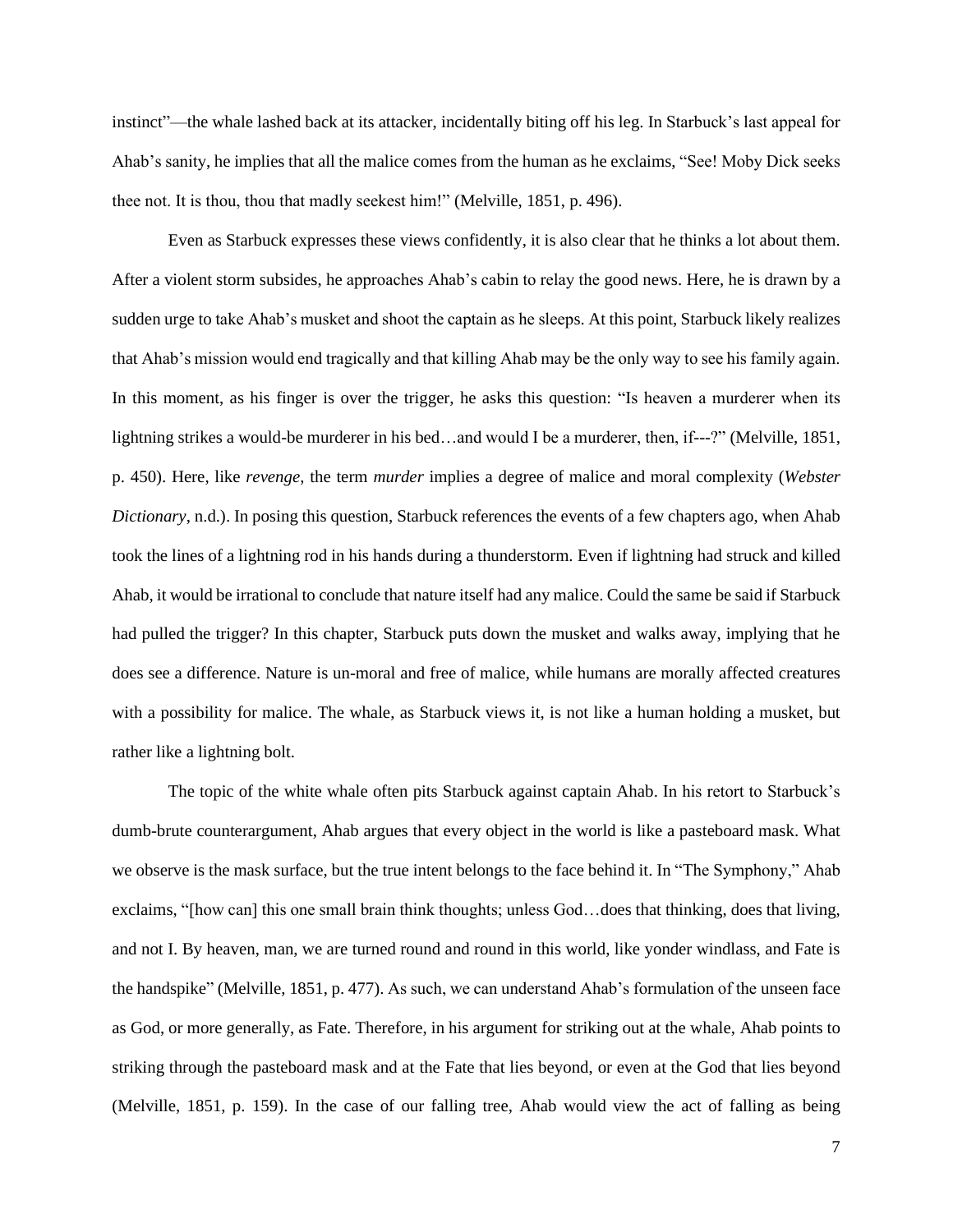controlled by Fate. From Ahab's point of view, it is Starbuck who blasphemes in calling the whale a dumb brute, as it is God himself that "does that living."

Still, it does not take much additional reading to find certain contradictions in this position. Later on, Ahab uses Fate to justify his reckless chase of the white whale. As he submits to Fate in the final chapters, Ahab is equating himself to Starbuck's lightning. If an immovable force drives him, then he bears no moral responsibility and does not need to justify his motives. And yet, he also comes to believe that all objects are controlled by Fate, as he does in "The Quarter Deck" and later "The Symphony," where he references Albacore tuna as being controlled by Fate while hunting other fish (Melville, 1851, p. 477). Then, it is only logical that the white whale, as an object of Fate, also bear no moral responsibility. In this manner, Ahab could have come to the same conclusion as Starbuck, but he persists in his journey to kill the white whale.

Ahab seems to recognize part of the absurdity, as he remarks that there might be nothing behind the pasteboard mask of the white whale (Melville, 1851, p. 159). In similar terms, he does not care if the whale is *agent* or *principal* (Melville, 1851, p. 159). St. Clair would argue that the animals are *principals*, acting under their own volition. Ahab's pasteboard mask argument would put the whale as an *agent* of God or Fate. We can perhaps understand Ahab as struggling with the larger philosophical question of free will, bouncing between theories and selecting convenient components, even if they are sometimes contradictory.

Ahab's vacillation between these different theories caused many to view him as crazy. Indeed, as Ishmael recounts, "his torn body and gashed soul bled into one another; and so interfusing made him mad" (Melville, 1851, p. 176). Throughout the book, even Ahab himself expresses doubts about his own position. For example, in response to a remark made by Starbuck, he says, "Ahab beware of Ahab—there's something there!" (Melville, 1851, p. 416). However, looking at the struggles of Ahab, we should be careful about discrediting him. Instead, we can understand his reaction as representing the epistemological crisis that surrounds the whole book. In "The Mast Head," he concludes his retort to Starbuck by focusing on the "*inscrutable* malice" of Moby Dick, exclaiming, "that inscrutable thing is chiefly what I hate…I will wreak that hate upon him" (Melville, 1851, p. 159). As much as whales are hunted or even observed intimately in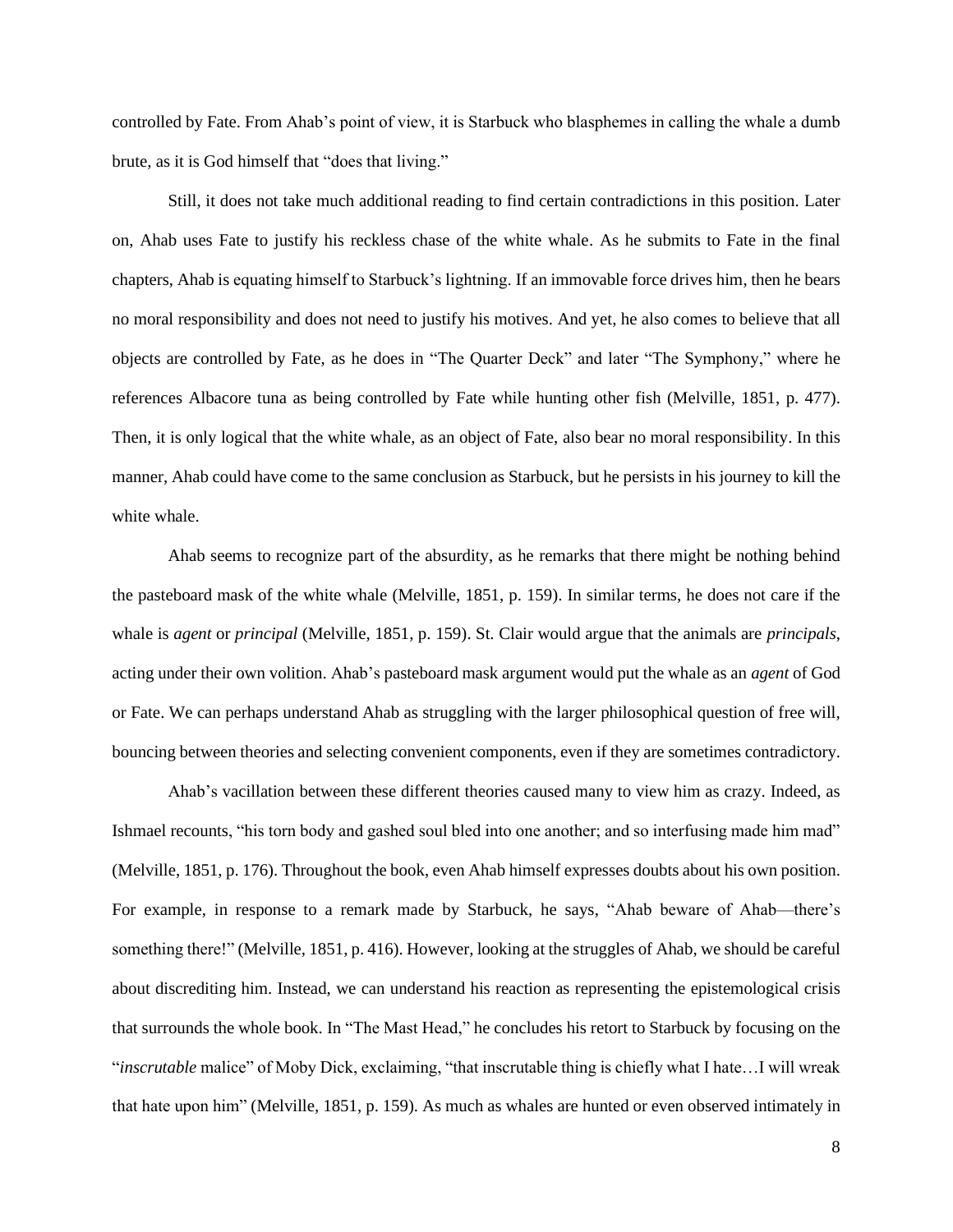the center of a maternal circle in "The Grand Armada," it is impossible to know, truly, the core of whale existence. Thomas Nagel formalizes this argument in his essay, "What's it like to be a Bat?" According to Nagel, there is a fundamental divide between human experiences and the experiences of non-human others. We can imagine ourselves in the body of an animal, but that would still be a mind of a human inside the body of an animal (Nagel, 1974). The true animal is *inscrutable*.

To whalers like Starbuck, this state of not-knowing is not particularly disturbing; it does not take such knowledge to extract oil and bone from these animals. Ahab's injury changes his situation significantly. With such a painful outcome, Ahab searches desperately for an equally large cause. The agony of not-knowing is so consuming that he is forced to use malice and Fate to explain it. Ahab himself understands that it is a stretch of the imagination, as he regards the malice to be *inscrutable*. Still, he acts upon this perceived cause, which eventually leads the Pequod to destruction.

The epistemological crisis illustrated by Melville's work can be applied directly to St. Clair and the Tilikum incident. At the time of Brancheau's death, very little information was known about why Tilikum drowned Brancheau. As with Ahab and his lost leg, members of the public experienced an epistemological crisis: why did this orca kill this very experienced trainer? Ahab found temporary solace in pasteboard masks and inscrutable malice. After the incident, the public found solace in these issues of animal welfare, psychosis, and revenge, readily brought up by activists and advocates.

In the case of Ahab, this search for information made him blind to alternative explanations that lack higher-level motives. In one exchange, Dr. Bunger from the Samuel Enderby ship offers a Starbuck-like explanation for the loss of his captain's arm to Moby Dick: "what you take for the white whale's malice is only his awkwardness" (Melville, 1851, p. 390). Perhaps a similar thing could be said about Tilikum. Due to his history of "possessiveness," special precautions were taken around the whale, which included a panic button that emitted a specific tone. Through unintentional classical conditioning (a biological process of learning), Tilikum started associating that tone with a negative series of events, much like the flashing lights and sirens on a police car. In the moments before the incident, the whale had grabbed the trainer's hair, and as she was pulling it out, a spotter on the side pushed the panic button. This caused agitation, and Tilikum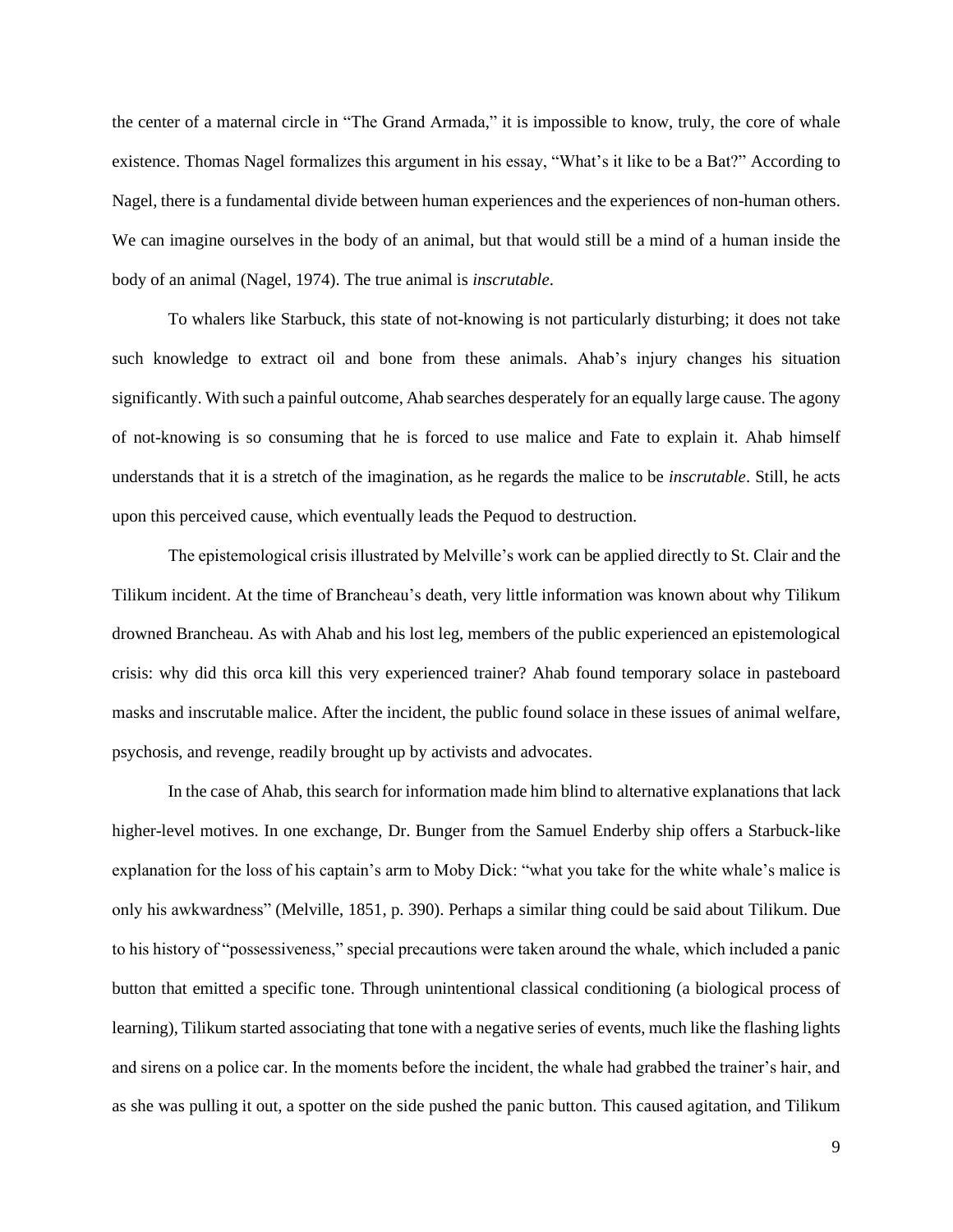grabbed Dawn's shoulder and dragged her in ( , personal communication, January 29, 2022; *Dawn Brancheau Sheriff Report*, 2010). A behavior-based explanation is consistent with what former trainers have said about Tilikum, namely that he was an eager learner and a docile animal who loved to rest with his head in the sun ( , personal communication, February 20, 2021).

Ahab's monomania led to the deaths of nearly all crew members on the Pequod, and the Blackfish Effect led to the spread of misinformation and the online harassment of animal trainers (*McBride,* 2021). And yet, in contemporary readings, we might understand Ahab's monomania as a form of PTSD and his crazed ponderings as a way of coping with this trauma. A similar thing could be said of St. Clair's essay: it offers one possible explanation for a publicly traumatic event that provides closure to some. More importantly, in their deliberations over animal morality, Ahab and St. Clair illustrated the fleeting nature of *knowing. Moby Dick* is written as an interdisciplinary spiral of knowledge around a forbidden center. The Blackfish Effect, too, was a media frenzy circling around the behavior of one captive animal with a similarly untouchable whale center. Ultimately, in both spirals of information, we are bound to learn something, if not about the whale, then about ourselves.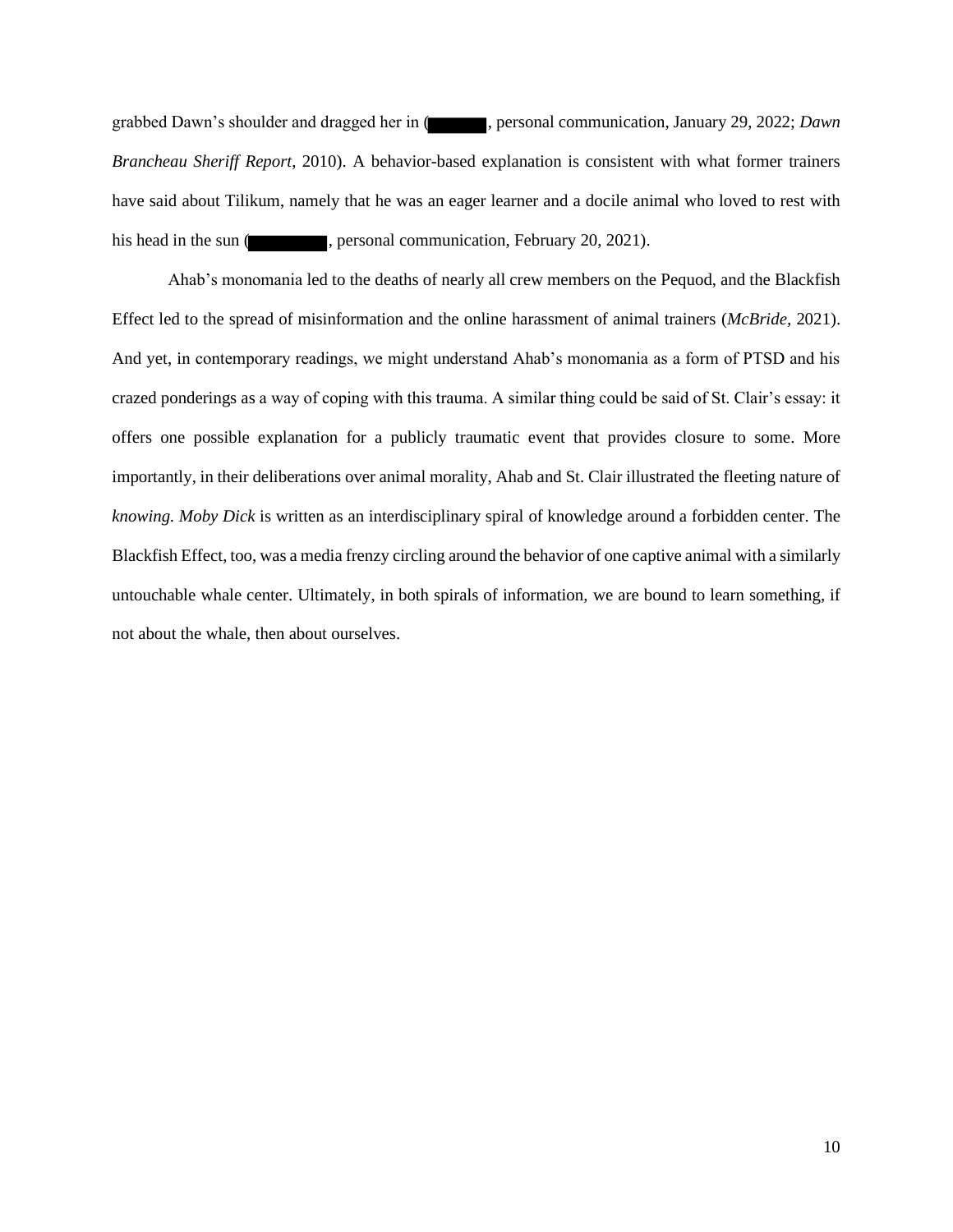# Works Cited

Boissat, L., Thomas‐Walters, L., & Veríssimo, D. (2021). Nature documentaries as catalysts for change: Mapping out the 'Blackfish Effect.' *People and Nature*, pan3.10221. https://doi.org/10.1002/pan3.10221

Coetzee, J. (1999). *The Lives of Animals*. Princeton Classics.

Cowperthwaite, G., & Oteyza, M. (2013, July 19). *Blackfish* [Documentary]. CNN.

(2022, January 29). *Interview* [Personal communication, see supplemental].

*Dawn Brancheau Sheriff Report*. (2010).

*Definition of MURDER*. (n.d.). Retrieved June 5, 2022, from https://www.merriamwebster.com/dictionary/murder

*Descartes versus Cudworth On The Moral Worth of Animals | Issue 108 | Philosophy Now*. (n.d.). Retrieved April 28, 2022, from https://philosophynow.org/issues/108/Descartes\_versus\_Cudworth\_On\_The\_Moral\_Worth\_of\_Animals

*Hazel McBride | Author on Instagram: "The hardest thing about speaking openly and publically about killer whales? The constant repetition and nitpicking. My words are my own.…."* (n.d.). Retrieved August 25, 2021, from https://www.instagram.com/p/CSo\_5mwK1gx/?utm\_medium=share\_sheet

Hribal, J. (2010). *Fear of the Animal Planet: The HIdden History of Animal Resistance*. CounterPunch.

Johnson, R., & Cureton, A. (2022). Kant's Moral Philosophy. In E. N. Zalta (Ed.), *The Stanford Encyclopedia of Philosophy* (Spring 2022). Metaphysics Research Lab, Stanford University. https://plato.stanford.edu/archives/spr2022/entries/kant-moral/

Kauppinen, A. (2022). Moral Sentimentalism. In E. N. Zalta (Ed.), *The Stanford Encyclopedia of Philosophy* (Spring 2022). Metaphysics Research Lab, Stanford University. https://plato.stanford.edu/archives/spr2022/entries/moral-sentimentalism/

Kirby, D. (2012). *Death at SeaWorld*.

*Let Us Now Praise Infamous Animals*. (2018, August 3). CounterPunch.Org. https://www.counterpunch.org/2018/08/03/let-us-now-praise-infamous-animals-2/

McBride, H. (2018). *I Still Believe*.

Melville, H. (1851). *Moby Dick* (Longman Critical). Pearson Education.

Nagel, T. (1974). What Is It Like to Be a Bat? *The Philosophical Review*, *83*(4), 435. https://doi.org/10.2307/2183914

Pryor, K. (n.d.). *Don't Shoot the Dog*.

(2021, February 20). *Fourth Conversation* [Personal communication, see supplemental].

Schroeder, T. (2020). Desire. In E. N. Zalta (Ed.), *The Stanford Encyclopedia of Philosophy* (Summer 2020). Metaphysics Research Lab, Stanford University. https://plato.stanford.edu/archives/sum2020/entries/desire/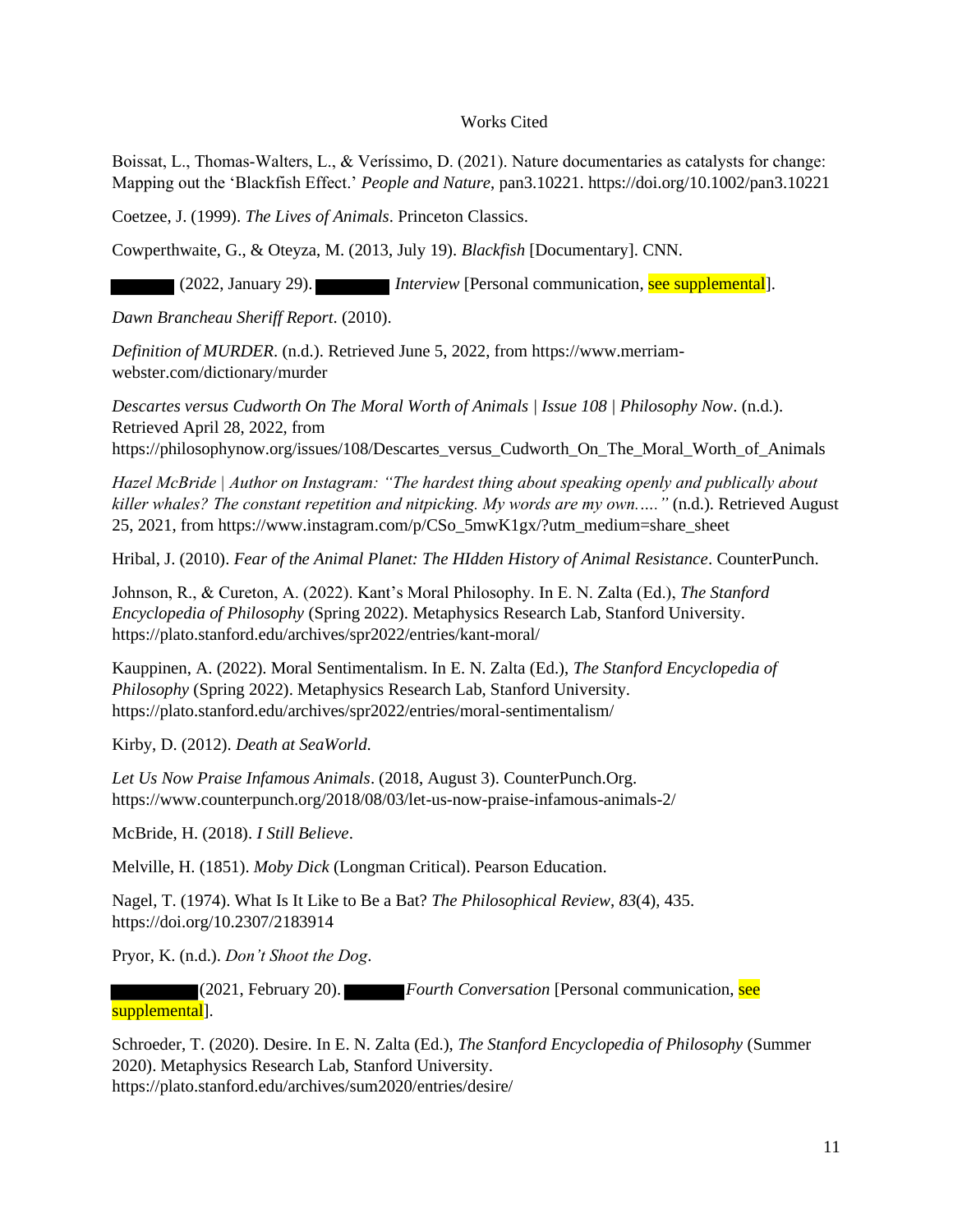Take Part. (2012, November 26). *Death at SeaWorld Eyewitness Interview with Jessica Wilder | The Cove | TakePart*. https://www.youtube.com/watch?v=sx8MQrdinTU

Tilikum v. SeaWorld. Retrieved March 20, 2021, from https://prawfsblawg.blogs.com/files/final-tilikumv-seaworld-complaint.pdf

Tokarczuk, O. (2009). *Drive Your Plow Over the Bones of the Dead*.

Zimmermann, T. (2010, July 30). *The Killer in the Pool: A Story that Started a Movement*. Outside Online. https://www.outsideonline.com/1924946/killer-pool